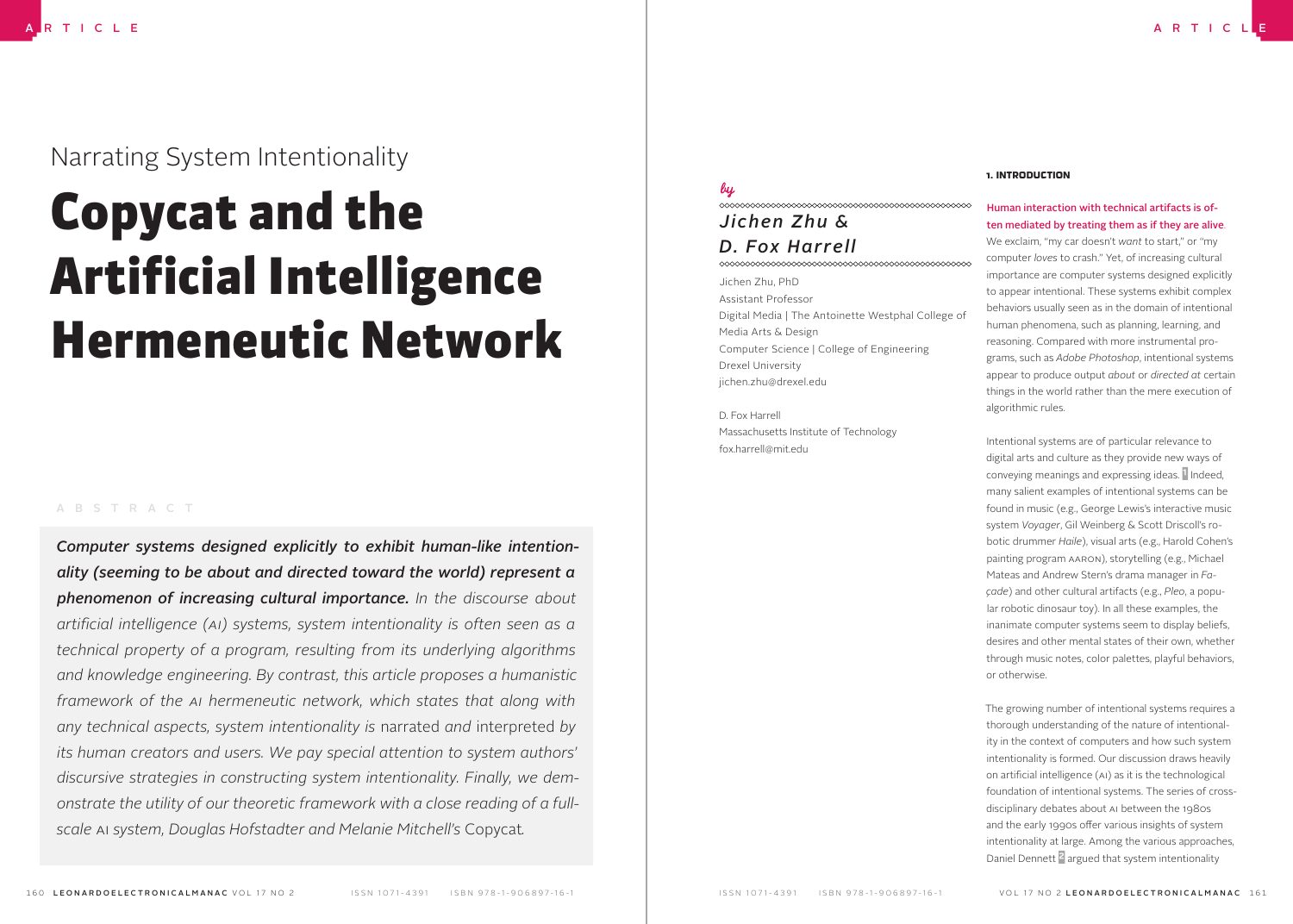connects to one of the most important strategies that humans use to predict the behaviors of other humans, animals, artifacts, and even ourselves – the intentional stance. This evolutionary skill requires the observer to treat those entities as rational agents with beliefs and desires in order to predict their potential behaviors. For instance, we may not know exactly how Pleo, the robotic dinosaur, is constructed internally, but we can nevertheless make sense of and predict its behaviors. We can interpret its visible behaviors as a manifestation of its emotions and desires such as a craving for "food" and attention. Dennett subsequently defined the systems to which we apply intentional stance as *intentional systems*.

This article aligns with the core of Dennett's theory, that is, the system intentionality is *not* a technical or ontological property of computers, as many computer scientists and theorists may believe. However, we propose to rethink the definition of intentional systems. Recent studies have also shown that people can apply the intentional stance to almost all artifacts. <sup>3</sup> For most people, certain digital artifacts (e.g. Pleo) afford intentional readings much more easily than others (e.g. *Photoshop*). This observation raises the question about the boundary of intentional systems and calls for further understanding of the phenomenon of system intentionality.

In this article, we introduce the AI *hermeneutic network*, a new framework to highlight system author's narration as an equally important element as users' interpretation in the formation of system intentionality. More specifically, we call critical attention to the use of *intentional vocabulary* as a key component of the author's discursive strategies in their narrations. This article is based primarily on part of Zhu's dissertation 4 along with several papers co-authored by Harrell and Zhu. We first present our theoretical framework informed by both the humanities and the AI community. Next, we introduce our new construct of the AI hermeneutic network, which argues that system intentionality arises from a complex meaning-making network that incorporates software authors' discursive narration and users' hermeneutic interpretation of system intentionality in a broad social context. Finally, we demonstrate the effect of the AI hermeneutic network through a close reading of a full-scale AI system, *Copycat*. In addition to the source code of *Copycat*, we look closely into a substantial corpus of the technical literature produced by the system authors, which is a rich and yet relatively unexplored area in software studies and critical code studies.

#### 2. THEORETICAL FRAMEWORK

The topic of intentionality is of longstanding concern in philosophy. Reintroduced by Franz Brentano <sup>5</sup> in the late nineteenth century and later taken up by Husserl, <sup>6</sup> the concept is often considered as the linkage between the "inexistence" of human mental phenomena and the material establishments and states in the world. In modern philosophy, it is commonly understood as "aboutness," defined as "that property of many mental states and events by which they are directed at or about or of objects and states of affairs in the world."  $\overline{8}$  Intentional mental states, which include beliefs, desires and other states, are not free-4oating thoughts, but are always *about* or *directed at* something in the world. This means that our beliefs and desires do not exist in abstract forms. Instead, they are *always* about certain states (e.g., I believe that it is going to rain tomorrow) or directed at certain objects (e.g., his desire for a flashy sports car).

Many scholars have insisted that intentionality is an intrinsic aspect of the human existence and not applicable to machines. A renowned argument, among others, is John Searle's "Chinese Room." 9 Searle

argues that computers' ability to complete highly sophisticated tasks is not grounded in their intentionality as in humans, which is a prerequisite for intelligence. In comparison, Dennett's theory of intentional stance challenged the existence of intrinsic intentionality and asserted that intentionality is derived by the observer in the case of both humans and machines. It is hence possible for artifacts to display similar phenomenon. In the rest of this section, we continue this direction by examining several relevant works from both the humanities and the scientific community and discuss how our approach extends them.

#### 2.1 Lessons from Alife

Artificial Life (Alife) is a research area that studies life and its process through computer simulation. It bears many resemblances to AI and intentional systems, for they all share the goal of constructing computer systems that display phenomena not commonly associated with machines – either aliveness or intelligence/intentionality. Critical understandings of Alife therefore are of particular use to unpack system intentionality.

Seeking to understand how it is "possible in the late twentieth century [for Alife researchers] to believe, or at least claim to believe, that computer codes are alive – and not only alive, but natural," N. K. Hayles <sup>10</sup> studied the Alife research community by "looking not only at the scientific content of the [Alife] programs but also at the stories told about and through them." She discovered that three levels of narratives are essential to the field. The first level includes "representations, authorial intention, anthropomorphic interpretation" of Alife computer programs. By observing how Alife researchers construct the narratives so that they are tightly interwoven into the operations of the program through terms such as "mother cell," "daughter cell," "ancestor," Hayles argues, "the program operates as much within the imagination as it does within the computer." Narratives at the second level, in compari-

son, are concerned with Alife as a legitimate research area within theoretical biology. In the pursuit of this goal, researchers frame their programs not as biologyinspired simulations, but as *life-as-it-could-be*, a more general framework containing traditional biology (i.e., *life-as-we-know-it*) as a special case. The third level establishes the relationship between Alife and the present and future of terrestrial evolution forms. Alife, according to the narratives, is not a simulation of the human, but rather a model to understand the prospect of human race.<sup>11</sup>

Hayles's analysis of Alife and what she calls "the nature and artifice of Artificial Life" demonstrates how Alife researches actively negotiate the meaning of their technical practice through complex discourses. Her methods of revealing the "multilayered system of metaphors and material relays through which 'life,' 'nature,' and the 'human' are being redefined" directly influenced our own framework of the AI hermeneutic network.

System intentionality, as argued below, is deeply discursive as well. Built on Hayles's work, our analysis further extends the notion of authors' discursive strategies to include addressing their technical practices. We argue that these narratives of system intentionality are not deceptive or conceal the "real" system operation. Instead, they are entrenched in the technical practice, both of which are constitutive elements of AI.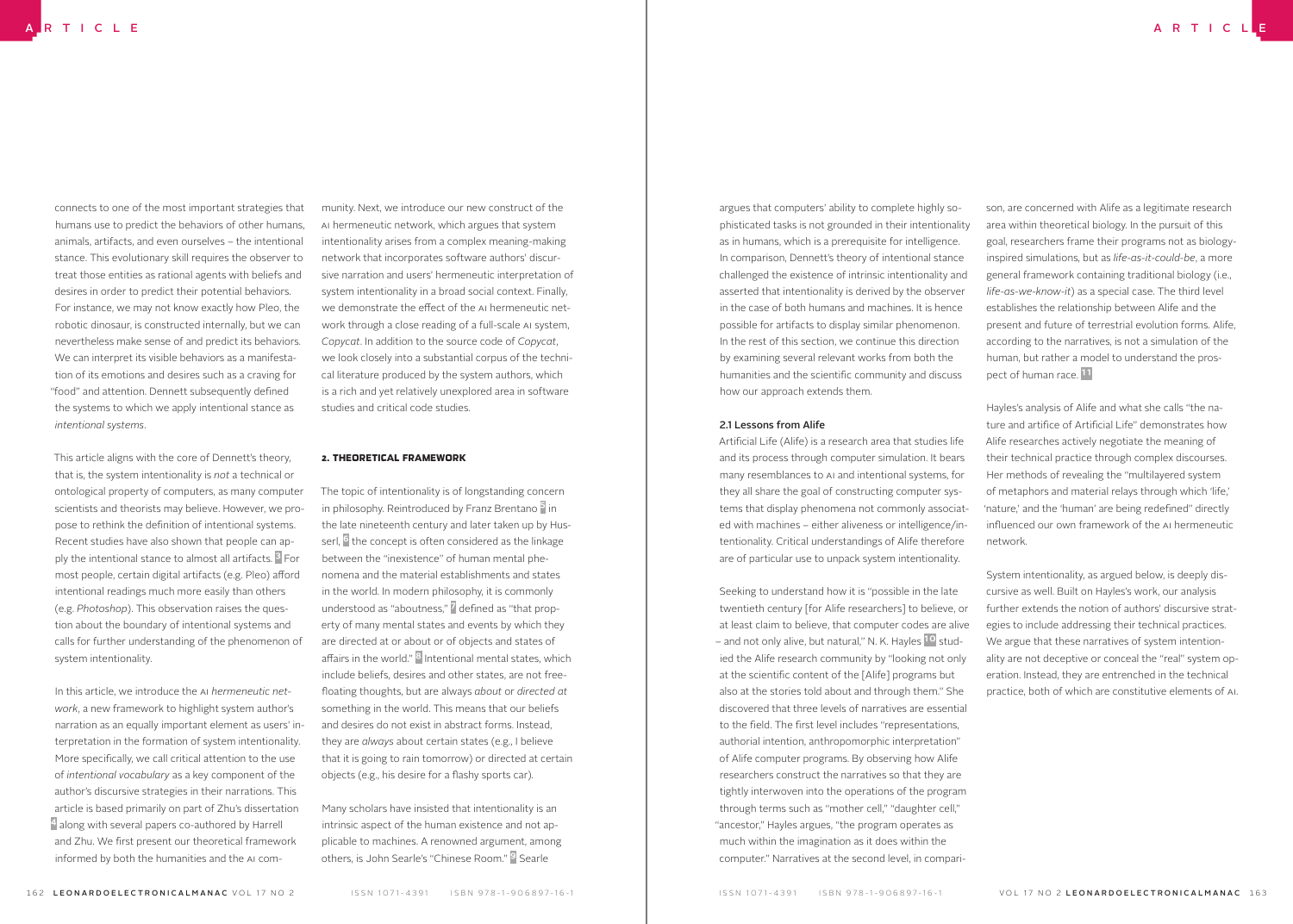#### 2.2 The "Epidemic" of Intentional Vocabulary

The use of intentional vocabulary, such as "reasoning," "planning," and "learning," is so pervasive in AI that it is almost impossible to describe any AI algorithm or system operations without using it. Theorist and AI practitioner Philip Agre once argued, "the purpose of AI is to build computer systems whose operation can be narrated using intentional vocabulary." 12 In the technical community, however, the significance of intentional narrations is generally not acknowledged.

How can AI practitioners ignore the significance of these intentional terms, which occur so frequently in their work? The answer is what Agre points out as the "dual character of AI terminology":

A word such as planning .. has two very differ*ent faces. When a running computer program is described as planning to go shopping, for example, the [*AI*] practitioner's sense of technical accomplishment depends in part upon the vernacular meaning of the word... On the other hand, it is only possible to describe a program as "planning" when "planning" is given a formal de!nition in terms of mathematical entities or computational structures and processes.* 13

The elasticity of these terms to switch between formal and vernacular meanings has two fundamental functions. It enables the low-level machine operations to be connected to system intentionality through narrations. Equally important, it ensures that intentional narrations are seamlessly interwoven into the technical practice of AI.

Among the very few practitioners who noticed AI's reliance on intentional terms, Drew McDermott 14 considered these words misleading and harmful to the field and practitioners themselves. He criticized the use of intentional vocabulary as "wishful mnemonics," and saw it as "a major source of simple-mindedness

in AI programs." Intending to stop this epidemic of "contagious wishfulness," McDermott urged his fellow practitioners that, instead of naming their programs "UNDERSTAND" or "THINK," all disciplined programmers should give them names that do not reveal their intended functions – such as "G0034." Then, the practitioners can decide if the operation of "G0034" still convinces themselves or anyone else that it implements some part of understanding or thinking.

Even Agre's attitude towards intentional vocabulary can be ambiguous at times. On the one hand, he denies that the strategic elasticity of these key terms is a conscious deception by the AI community. On the other hand, he admits such use of intentional vocabulary is "self-defeating" because these terms inevitably link AI to a much larger discourse based on reflections of their vague meanings. Consequently, AI practitioners will "find it remarkably difficult to conceptualize alternatives to their existing repertoire of technical schemata." 12

The AI community's reservations about the intentional vocabulary seem to speak to a romanticized notion of "science," which portrays a "disciplined" practitioner as a neural channel between her subject and the knowledge she produces. Any subjective interpretation and narration need to be eliminated; after all, we should let nature speak for itself. The problem, however, is that nature cannot speak. Even in natural sciences, as Latour <sup>15</sup> cogently points out, part of a scientist's mission is to be the *spokesperson* for what is inscribed by her instruments. A practitioner's narration therefore can never be disassociated from her work completely.

The "contagious" use of intentional vocabulary is not because it is "deceptive," but because it is *necessary* to the practice of AI. A "G0034"-titled program without the narration of its author is like an unread result inscribed on complicated lab equipment, waiting for



Figure 1. The AI Hermeneutic Network

Code System/Interface

the scientist to be its "mouthpiece." Similar to the Alife researchers above, the AI practitioners' task is to create artifacts with certain properties that were deemed to be "sacred" to humanity. The elasticity of the intentional vocabulary provides AI practitioners with an effective discursive device, whether it is used consciously or otherwise. Without the glue of intentional vocabulary, in certain aspects, the field of AI would collapse. An AI practitioner's discursive construction of system intentionality through narrations therefore is as constitutive as her technical work.

#### 3. THE AI HERMENEUTIC NETWORK

Our framework of the AI hermeneutic network (Fig. 1) argues that system intentionality arises from a hermeneutic communication process. It incorporates two equally important components: the system author's discursive narration and the user's hermeneutic reading of the system in their respective contexts. In this

framework, authors and users negotiate meaning through both the system (e.g., source code, interface, and system output) and the related discourse (e.g., technical publications, media coverage, and authors' blogs). 16 A more detailed explanation of this framework can be found in Zhu's dissertation. 17 In this article, we focus on the author's narration, in particular their use of intentional vocabulary.

A system author's narration, as argued above, should be distinguished from a kind of subterfuge story that obscures rather than explains system function. Unlike fictional fairy tales, practitioners' narrations of system intentionality are an indispensable element of AI. When a practitioner claims that her system is capable of "planning", what is at work is that the term's formal meaning temporarily takes over its vernacular signification. When a lay user, or sometimes an AI practitioner herself, encounters such discourse relating to the system, she may take on the vernacular meaning of "planning" as a lens to interpret system operation.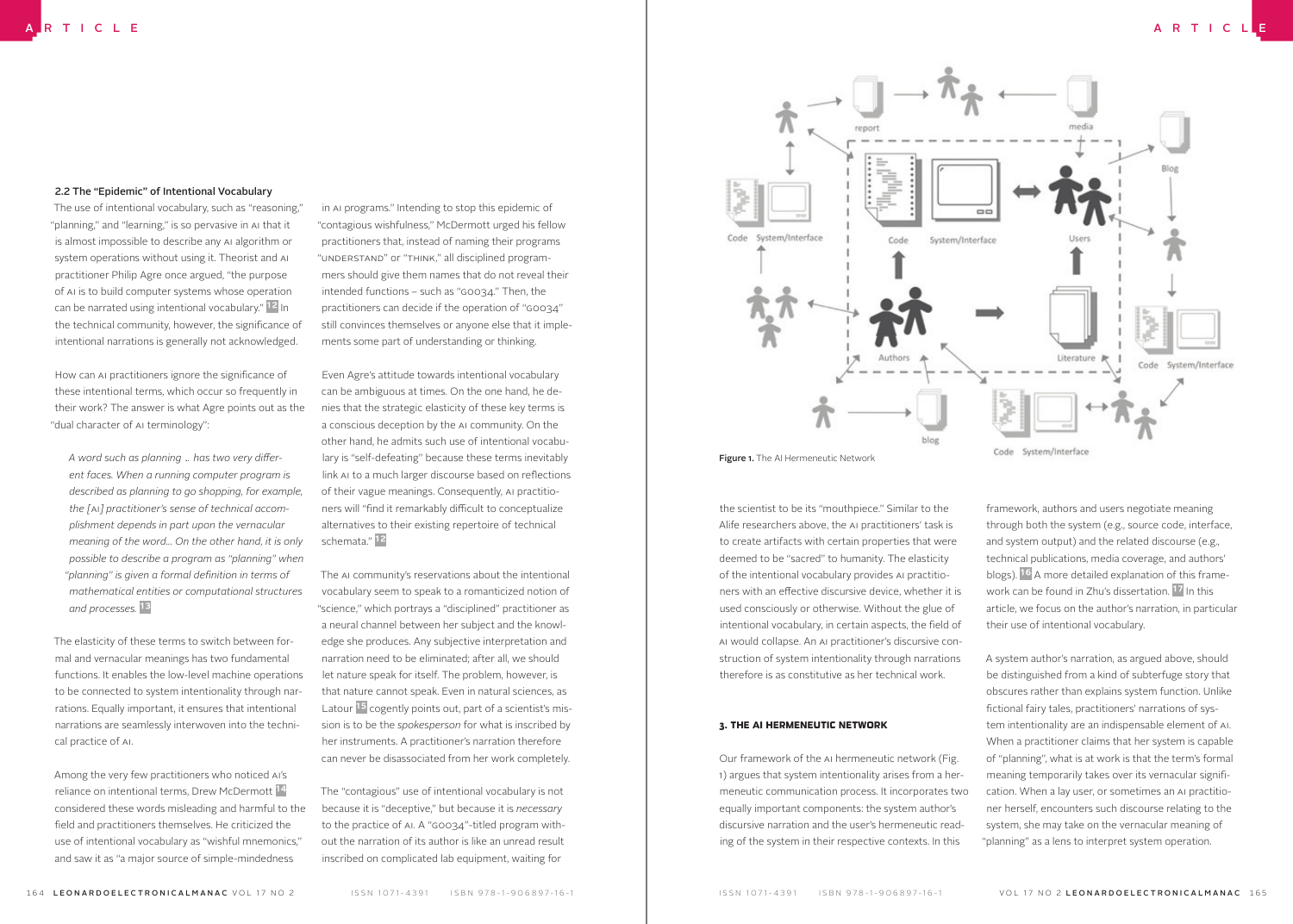In the meantime, users bring their own experiences and social/cultural backgrounds in order to make sense of computer systems. Researchers in information studies, for instance, have conducted ethnographic studies of how users hermeneutically read quantitative data provided by information systems and contextualize these "cold and objective categories and numbers" with the real-life situations.<sup>18</sup> As part of a feedback loop, users' collective experiences with intentional systems will shape our society's dominant view of intentionality and intelligence, which in turn may be incorporated by AI researchers into their evolving formal definition of the key intentional terms.

Many other social agents, or "actants" in the terminology of actor-network theory also participate in the hermeneutic meaning exchange process between the system author and the user.<sup>19</sup> Funding agencies, mass media corporations, government policies, economic developments, other similar AI systems, etc. are all part of the network in which the hermeneutic communication of system intentionality takes place. In many cases, the clear distinction between author and user evaporates; many users of AI research projects are AI practitioners themselves who are developing related systems.

#### 4. CASE STUDY: A CLOSE READING OF COPYCAT

In order to demonstrate the utility of the AI hermeneutic network, this section presents a close reading of *Copycat*, a full-scale AI system. The *Copycat* project was developed by Douglas Hofstadter and his Ph.D. student Melanie Mitchell between 1984 and 1995. Its research goal is to gain better understanding of the human analogy making process by building computer models. The domain of *Copycat* is alphabetic analogical mapping problems, such as "abc  $\rightarrow$  abd, pqr  $\rightarrow$ ?" ("if *abc* is to *abd*, then *pqr* is to what?") A correct

answer is "*pqs*," after replacing the last letter with its alphabetic successor.

In particular, Hofstadter and Mitchell's focus is to model the human "mental fluidity" by algorithmically constructing not only correct, but "insightful" analogies. Another correct answer to the problem above is "pqd" (always replacing the last letter with "d"), but most people find this analogy less insightful. To fully appreciate the type of *analogical fluidity* the system authors intend to achieve, it is worthwhile to look at a more complex problem: "abc  $\rightarrow$  abd, pqqrrr  $\rightarrow$  ?" Following the logic of the previous problem, one may answer "*pqqrrs*," "*pqqsss*," or "*pqqddd*." However, if we convert each letter in the first pair into its alphabetic position (e.g. "a" is 1, "b" is 2…) and use that number to determine how many occurrences each letter has in the second group (e.g., once for "p", twice for q…), we get a new answer of "pqqrrrr." To many, the last solution is more insightful because it *fluidly* maps the concept of "alphabetic position" to "group size." This type of analogy is what *Copycat* was constructed to perform.

#### 4.1 The Corpus and Method

In addition to the source code of Copycat, we include over 200 pages of major technical articles and book chapters published by the authors. 20 We also incorporate additional material of Hofstadter's interviews with the mass media, non-technical articles, and personal websites, all of which provide us with the social context of the project and the authors' ideological/ philosophical positions on issues related to intentional systems.

Our method is threefold. We first analyzed the technical, social, cultural contexts in which *Copycat* was built. Next, we performed a close reading of the corpus. Each article was carefully analyzed to identify the authors' rhetorical strategies to construct system

intentionality. Each instance of discursive strategies was documented and carefully scrutinized to identify the patterns and trends. Finally, we contextualized the authors' narrations in their ideologies and beliefs in AI. Are they firm supporters of the Strong AI hypothesis? How do they compare the operation of their system in regard to related human cognitive processes? These are important questions to help us further connect the discursive strategies identified from the previous step to the authors' grand goals.

#### 4.2 The Two Languages of Copycat

In this article, we present the primary results from our close reading of the corpus. Overall, we identified two paralleling languages, one intentional and the other formal/technical, co-existing simultaneously in Hofstadter and Mitchell's discourse of *Copycat*. In order to draw contrast to them, we first artificially separate them into two different narratives of *Copycat*. Nevertheless, we do not suggest the separate existence of an "objective" technical language and discursive one. These two semiotic systems are tightly intertwined with and dependent on one another. The two languages of *Copycat* are aligned with Michael Mateas's observation of the coexistence of code machine and rhetorical machine. 21 Both works argue that the technical practice of AI is intrinsically discursive.

A Stochastic Local Search Program. *Copycat* is a stochastic local search program. It receives three character strings (*String 1*, *String 2*, and *String 3*) as input and generates a single output character string. During the process, *Copycat* performs a stochastic local search in a particular search space, optimizing a certain heuristic function. Its search space is all possible *structures* that can relate the three input strings together. Each structure is a graph built from a set of predefined *primitive constructs*, such as "b is the successor of a." A structure captures the relations between the three input strings and determines the compatibility of the primi-

tive constructs appearing inside. *Copycat* maximizes a heuristic function, that is, the extent to which the proposed structure captures all the regularities and relations among the three input strings. The system may terminate its search at any point in time. Based on its heuristic function, the better the structure constructed by the system, the higher the probability of termination. Once the search stops, the system generates an output string according to the transformation operations specified by the current structure. This means that the same operations that transform *String 1* to *String 2* will be applied to *String 3* in order to derive the output string.

A Fluid Analogy Maker. Intermingled with the technical discourse, the intentional narration portrays Copycat as a fluid analogy maker, emphasizing the program's human-like psychological plausibility in its algorithmic operation. Modeled on fluid human analogy-making process, *Copycat* is capable of constructing "insightful" analogies through the "slippage" of concepts from one to another, such as from "alphabetic order" to "group size." In its process, *Copycat* simultaneously deploys many small pieces of code, called *codelets*, to perform various tasks such as creating or destroying a structure, evaluating how promising a particular structure is, and creating more codelets. They can be seen as the enzymes in biological cells, where each enzyme does only one very small task, but the combination of thousands of them manages to fulfill complex tasks.

One example of how these two languages intermingle is the "happiness" level of each of *Copycat*'s many codelets. Once any codelet's happiness level drops below a certain threshold, the system will dedicate more resources to it. Most people, including AI practitioners, will be quick to agree that "happiness" is an explicit intentional term. Unlike "planning" or "learning," its highly subjective and emotional undertone stands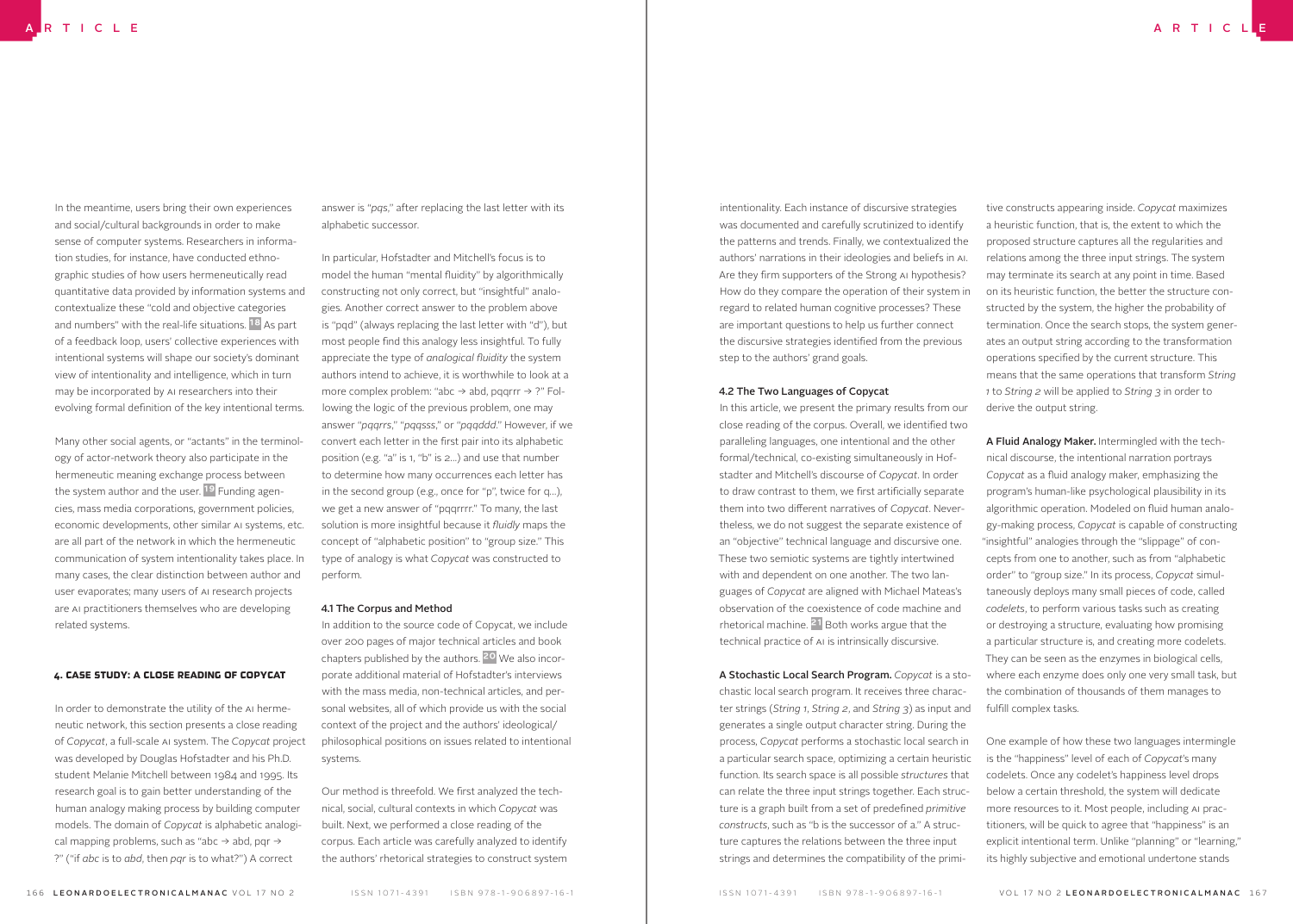in stark contrast to any formal definition based on machine operation. This rather bold choice of terminology, however, contributes to *Copycat*'s psychological plausibility, one of its authors' main research goals. The term "happiness" not only lends itself to one of the most common human psychological states, but also makes possible the intended narrative that *Copycat*'s operation follows the common wisdom that "the squeaky wheel gets the oil."

Of course, any intentional narration completely disconnected from the technical operation will be just a castle in the air. The architectural design of *Copycat*'s happy codelets is also technically sound because an "unhappy" element corresponds to a weak structure. By focusing on the weakest point in the ensemble, the system maximizes the chance of improvement.

#### 4.3 Three Main Discursive Strategies

The example of codelets' "happiness" levels shows that the two language systems of *Copycat* are connected to each other through the use of intentional vocabulary. In the main corpus, we identified three discursive strategies frequently deployed by the system authors to connect its algorithmic operation and tive faculties and human mental states. For instance, and the possible analogical structures that *Copycat* con-

system intentionality. Examples of each strategy can be found in Fig 2.

First, intentional verbs are heavily used throughout the corpus to describe *Copycat's* underlying operation. Some frequently used words in the primary corpus include "know," "resist," "understand," "prefer," etc. A representative example is "*Copycat tends to resist bringing numbers into the picture, unless there seems to be some compelling reason to do so.*" These intentional verbs effectively portray the system as an intentional entity, with its own belief and desire to come up with insightful analogies.

Second, some of *Copycat*'s key data structures and functions are referred to using names of human cognitive faculties and human mental states. For instance,

| <b>Discursive Strategies</b>              | <b>Examples</b>                                                                                                                             |
|-------------------------------------------|---------------------------------------------------------------------------------------------------------------------------------------------|
| intentional verbs                         | "Just as the program knows the immediate neighbors<br>of every letter in the alphabet "                                                     |
|                                           | "Copycat tends to resist bringing numbers into the<br>picture "                                                                             |
| human cognitive faculties & mental states | "[The Slipnet] can be thought of, roughly, as Copycat's<br>long-term memory."                                                               |
|                                           | "Copycat must reconcile a large number of mutually<br>incompatible local <i>desires</i> (the technical term for this<br>is 'frustration')." |
|                                           | " and those data provided some of the most impor-<br>tant insights into the program's 'personality.'"                                       |
| benchmarking human & other life forms     | A (creative) human faced with situation X will react<br>with action Y, and Copycat also performs action Y in<br>this situation X.           |

Figure 2. Three Main Discursive Strategies (Emphasis Added)





structs are called "point of views." Similarly, *Copycat* has "long-term memory," "drive," "desire," and "personality." These terms not only establish close ties between the system's operations to human cognitive processes, but also indirectly contribute to its system intentionality.

Finally, and more subtly, the system's operation is often benchmarked with human and other forms of life (e.g., cells and ants). Although the content may vary depending on the context, these arguments typically take the following form: A (creative) human faced with situation X will react with action Y; *Copycat* also performs action Y in this situation X. The underlying implication is that *Copycat*'s operation can be seen as similarly intelligent, intentional, and creative as human. An example is:

*In particular, people are clearly quicker to recognize two neighboring objects as identical than as being related in some abstract way… [*Copycat*] tends to spot them [(neighboring identical objects)] and to construct them more quickly than it spots and constructs bonds representing other kinds of relationships.* 22

In addition to the types of discursive strategies, we also identify when the authors rely more on intentional narrations. Fig. 3 illustrates the frequency of intentional narrations - defined as the number of intentional vocabulary on each page – in different sections of Hofstadter and Mitchell's article.<sup>23</sup> It shows that when the authors set the goal of *Copycat* (in the "Introduction" section) and discuss the fluidity of its analogies (in the third section, whose full title is "The Emergence of Fluidity in the Copycat Architecture"), they tend to use intentional vocabulary more often. The sections with lower frequency (Section 2 and 5) are concerned with topics of system architecture and performance.